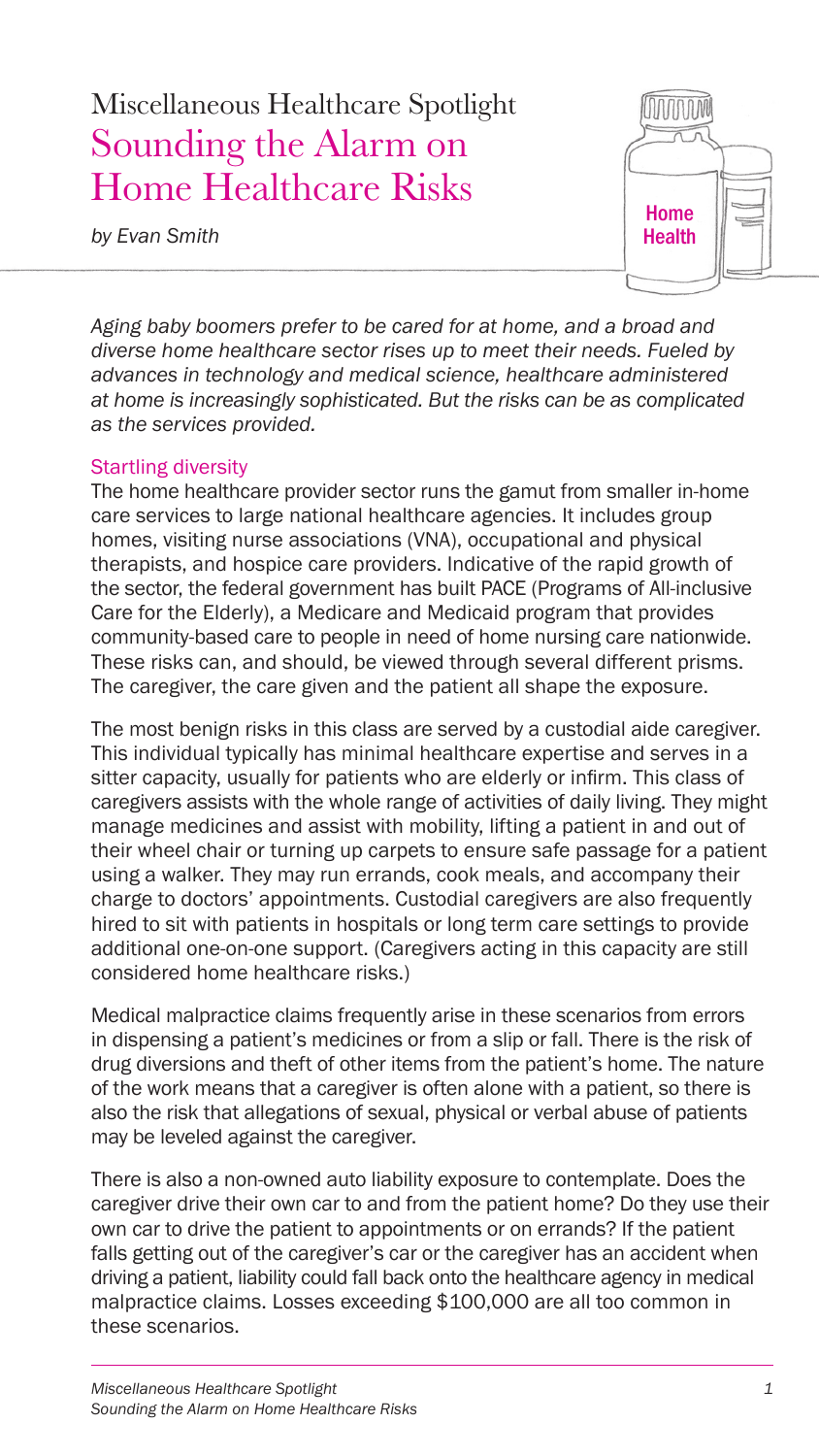The next level of home healthcare services brings with it additional exposures. This in-home care is provided by individuals who have limited healthcare training, usually Certified Nursing Assistants or the equivalent. They typically go into the home to help people who are ill or injured with fundamental medical tasks, such as basic wound dressing, blood pressure measurement, and medication handling. They might conduct central line management and run pumps for cancer patients undergoing chemotherapy. With this more intricate medical care comes more medical professional liability risks, such as claims arising from wound infections or central line infections.

The highest level of home healthcare risk attaches to the most highly qualified deliverers of home healthcare, Registered Nurses, Licensed Vocational Nurses, Licensed Practical Nurses, and even Nurse Practitioners, who provide complex in-home care. These services span areas from critical wound management, intubations and intravenous feedings, to chemotherapy. Patients in these instances have serious medical conditions, and the potential for catastrophic outcomes is greater. A mis-dose of medication or an air embolism in intravenous tubing can be deadly. The tracheostomy tubes of a ventilated patient can become clogged with mucous, causing brain damage. A slip or fall can leave a patient permanently incapacitated.

A full understanding of these exposures requires a clear understanding of the patients being cared for at home. Older patients are especially susceptible to slips and falls and cutaneous ulcers. There may be dementia or Alzheimer's issues at play; liabilities can arise if the patient wanders or harms himself on the caregiver's watch.

When a middle-aged patient is cared for at home, it is typically because they are suffering from a serious illness, such as cancer or another chronic disease. Or they may be developmentally disabled.

If a child, teen or young adult requires home care, it is more likely due to a birth injury or brain damage. If something goes wrong with a young patient, damages can be far higher. Caring for children in a home setting can be especially challenging since youngsters are not as adept at expressing their needs and symptoms as adults. They are also more dependent on adults for activities of daily living.

## Undaunted underwriting

Some underwriters are happy to tiptoe around this market and write what they perceive as "plain vanilla" home healthcare risks. Vanilla is not as simple as it may seem in this marketplace - which is why it is wise to align with underwriters who are well aware of the spectrum of exposures in this sector -- from hospice workers and custodial sitters, to caregivers of seriously ill children.

Rather than run from more complex risks, underwriters skilled in this sector will have the experience to understand the full extent of the exposure and help clients obtain the coverage they need. This requires a clear understanding of all angles of these exposures: the patient's age and circumstances, location where care is being given, frequency of care, acuity of care, and the qualifications of the caregiver.